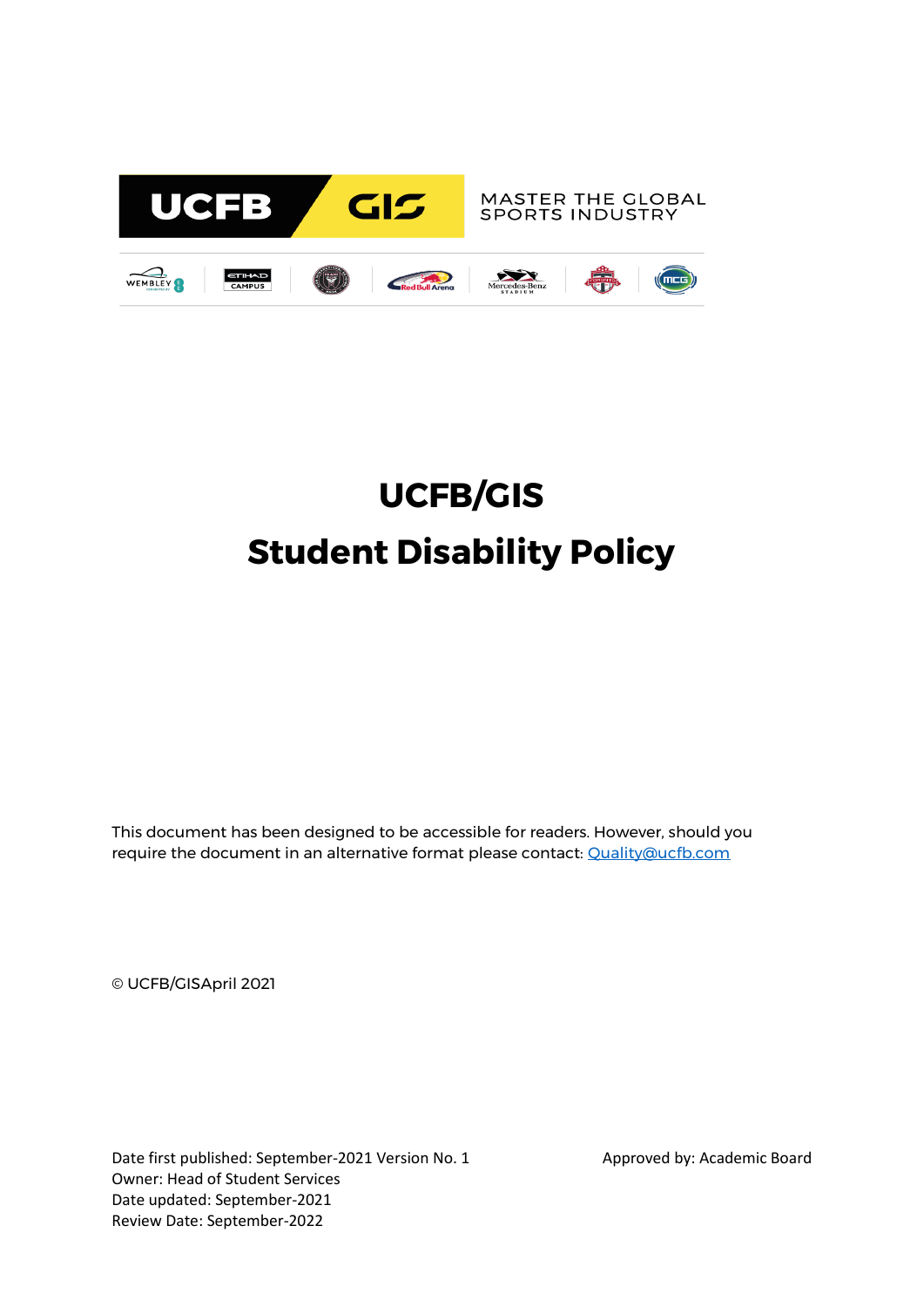#### **1. Purpose**

- 1.1 The purpose of this policy is to:
	- Set out a framework to ensure students with disabilities can fully participate, where practicable, in UCFB/GIS's academic and social programmes.
	- Ensure that UCFB/GIScomplies with its legal requirements under the Equalities Act 2010.

#### **2. Scope**

- 2.1 This Policy applies to all disabled students regardless of nationality, fee status, mode of study or place of residence.
- 2.2 This Policy applies to current and former students, where there is a continuing relationship, or students holding qualifications conferred by the institution, who are defined as having a disability. Specifically, the institution will not act in a way which disadvantages a student with a disability/disabilities in comparison with a student without a disability/disabilities.
- 2.3 UCFB/GIS will ensure that in all policies, procedures, regulations, functions and activities, including strategic planning and resource allocation, consideration is given to reasonable means of enabling disabled students' full participation in all aspects of the academic and social life of the institution.

#### **3. Equality impact**

- 3.1 This policy is neutral in terms of equality-related issues.
- 3.2 UCFB/GIS is committed to the promotion of equality, diversity and a supportive environment for all. UCFB/GIS aims to ensure that students get the most from their experience in an inclusive learning environment.

#### **4. Legal Context**

4.1 The Equality Act 2010 consolidates, harmonises and replaces all previous legislation with respect to the nine protected characteristics, which are: age, disability, gender reassignment, marriage and civil partnership, pregnancy and maternity, race, religion or belief, sex, and sexual orientation. Within the context of disability, the Act sets out the types of direct and indirect discrimination that may occur within an institution, including harassment, victimisation and failing to put in place reasonable adjustments.

#### **5. Definition of Disability**

5.1 A disability is defined as a physical or mental impairment that is likely to have a substantial and long-term effect on an individual's ability to carry out day-to-day activities. Long-term is defined as a condition that has lasted over a year and a day, a condition that is likely to last for a year and a day, or a condition that will last for the duration of the individual's lifetime.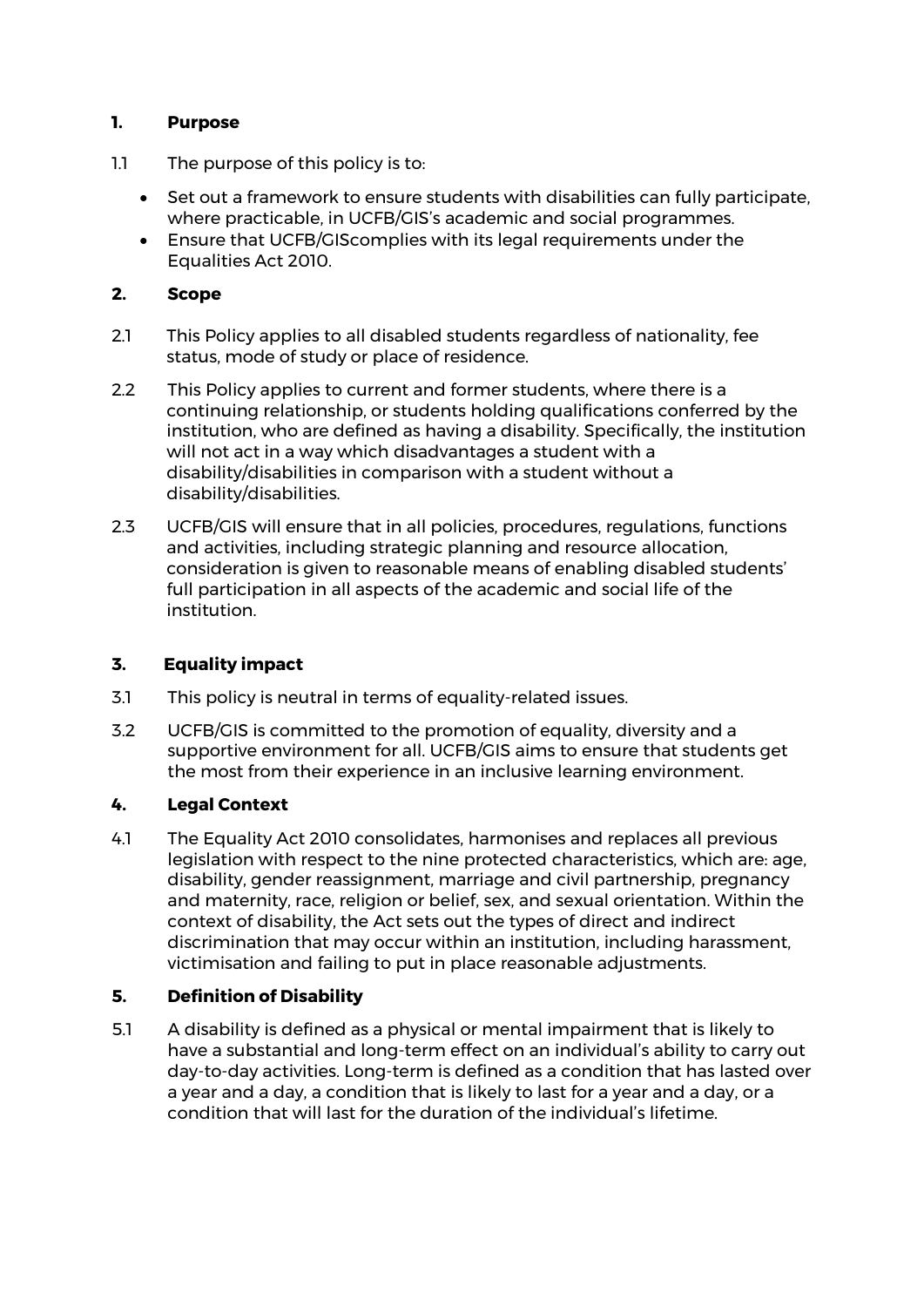### **6. Reasonable Adjustments**

- 6.1 A Reasonable Adjustment is defined as a decision taken by the institution to allow changes to be made to standard arrangements for students in relation to their studies at UCFB/GIS. Some students may become disabled during their studies and the need to make reasonable adjustments is important to allow them to continue in their studies.
- 6.2 Reasonable adjustments will also apply to potential applicants to the institution.
- 6.3 Assessments in relation to the question of whether a requested adjustment meets the criteria of a reasonable adjustment may be required on occasion. Where a requested adjustment cannot be made by UCFB, the institution will explore other possible solutions in order to resolve the situation that has given rise to the requested adjustment.

## **7. Principles**

- 7.1 UCFB/GIS aims to create an inclusive environment that enables disabled students to fully participate in the campus life experience and, where reasonably practicable, one that offers parity of experience with nondisabled students.
- 7.2 To advance disability equality, UCFB/GIS will:
	- Encourage applications from prospective students who have a disability;
	- Make reasonable efforts to contact those applicants who have declared a disability in order to discuss their needs;
	- Work to prevent unlawful discrimination, harassment and victimisation;
	- Promote equality of opportunity and foster good relations between disabled people and others;
	- Take account of a disabled person's individual needs to ensure they are treated equitably;
	- Ensure that reasonable anticipatory adjustments are considered and implemented;
	- Take anticipatory action to enhance the accessibility of our facilities and services;
	- Promote an inclusive, safe and supportive environment for all students, including those with disabilities, to study within;
	- Provide training and support for staff and managers to be able to promote disability awareness

## **8. Disclosure and Confidentiality**

- 8.1 UCFB/GIS will endeavour to create an environment that encourages disclosure by implementing the following actions:
	- all information relating to disclosure of disability will be treated as sensitive information as laid down by the institution's Data Protection Policy.
	- information relating to a student's disability will only be shared with the student's consent, to ensure that appropriate support to meet the